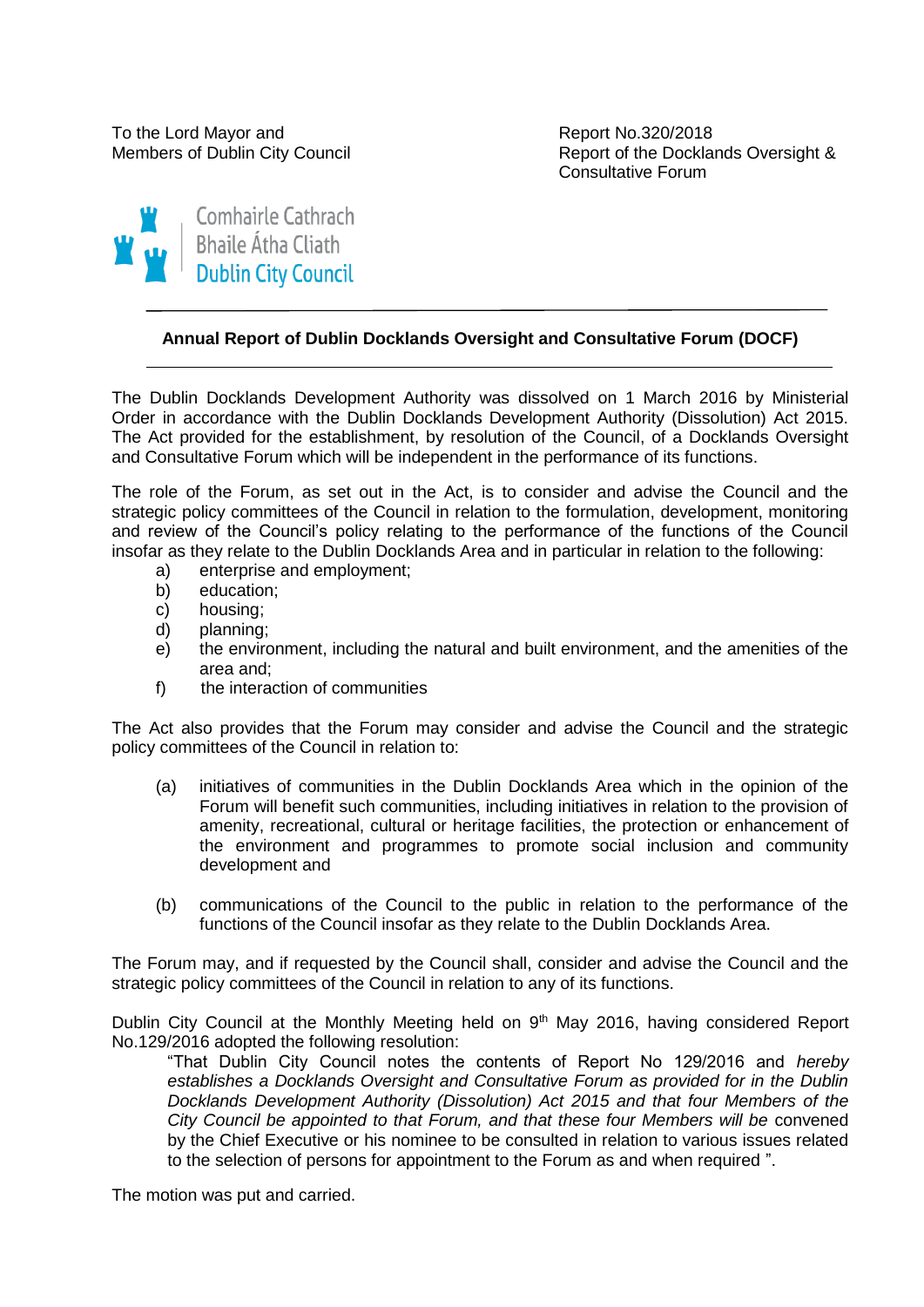Following a vote, the following Members were declared to be appointed to the Dublin Docklands Oversight and Consultative Forum: Councillors Christy Burke, Gaye Fagan, Dermot Lacey and Claire Byrne. As per Section 39 (1) of the Act, the DOCF consists of 21 ordinary members, plus an Independent Chair.

The Chief Executive recommended to the Department of Housing, Planning and Local Government that Retired Dublin City Council Assistant Chief Executive Mr. Michael Stubbs be appointed as the independent Chair of the DOCF, this recommendation was approved by the Department and Mr. Stubbs was formally appointed as the Chair by the Minister with effect from 6th February 2017 and for a period not exceeding 3 years under Section 39(2) of the Dublin Docklands Development Authority (Dissolution) Act 2015.

After a lengthy expressions of interest process the membership of the DOCF was formalised when the Minister for Housing, Planning and Local Government appointed the 21 members with effect from 6th February 2017 and for a period not exceeding 3 years under Section 39(6) of the Dublin Docklands Development Authority (Dissolution) Act 2015.

| Dublin Docklands Oversight and Consultative Forum Membership 2017-2020 |                                            |                                                                                              |  |  |
|------------------------------------------------------------------------|--------------------------------------------|----------------------------------------------------------------------------------------------|--|--|
| Chairperson                                                            | <b>Mr Michael Stubbs</b>                   |                                                                                              |  |  |
| <b>Dublin City Council</b>                                             | <b>Nominated Represental</b>               | <b>Position in Organisation</b>                                                              |  |  |
|                                                                        | Mr Owen P. Keegan                          | <b>Chief Executive</b>                                                                       |  |  |
| <b>Community</b>                                                       | <b>Nominated</b><br><b>Representatives</b> | <b>Position in Organisation</b>                                                              |  |  |
| Co-operative Housing Ireland (Society Ltd.)                            | Ms Catherine O'Brien                       | <b>Head of Customer Services</b>                                                             |  |  |
| <b>Grand Canal Dock Residents Association</b>                          | Mr Michael Ingle                           | President                                                                                    |  |  |
| H.O.P.E Hands on Peer Education Ltd                                    | Ms Irene Crawley                           | Senior Manager                                                                               |  |  |
| <b>St. Andrew's Resource Centre</b>                                    | <b>Ms Dolores Wilson</b>                   | Treasurer                                                                                    |  |  |
| North Wall Community Association                                       | Mr Gerry Fay                               | Chairperson                                                                                  |  |  |
| <b>Business</b>                                                        | <b>Nominated</b><br><b>Representatives</b> | <b>Position in Organisation</b>                                                              |  |  |
| Docklands SME & Start-up Partnership                                   | Mr Owen Reilly                             | Chairperson                                                                                  |  |  |
| Docklands Hospitality & Entertainment Venue<br>Association             | Mr Charlie Sheil                           | Chairperson                                                                                  |  |  |
| <b>Docklands Business Forum</b>                                        | Mr Alan Robinson                           | <b>Chief Executive</b>                                                                       |  |  |
| <b>Trinity college Dublin</b>                                          | Dr Mary Lee Rhodes                         | Co-Director of the Centre for<br>Social Engagement                                           |  |  |
| Dublin Docklands Cultural Forum                                        | Mr Vincent McCabe                          | <b>Creative Director</b>                                                                     |  |  |
| <b>Education</b>                                                       | <b>Nominated</b><br><b>Representatives</b> | <b>Position in Organisation</b>                                                              |  |  |
| National College of Ireland                                            | Ms Gina Quin                               | President                                                                                    |  |  |
| <b>Public Bodies</b>                                                   | <b>Nominated</b><br><b>Representatives</b> | <b>Position in Organisation</b>                                                              |  |  |
| <b>Dublin Port Company</b>                                             | Mr Eamonn O'Reilly                         | <b>Chief Executive</b>                                                                       |  |  |
| <b>CIE</b>                                                             | Mr Frank Masterson                         | <b>Assistant Group Property</b><br>Manager                                                   |  |  |
| <b>Central Bank of Ireland</b>                                         | Mr Paul Molumby                            | Director of Currency and<br><b>Corporate Services</b>                                        |  |  |
| Dept of Arts, Heritage, Regional, Rural and<br><b>Gaeltact Affairs</b> | Mr Martin Colreavy                         | Principal Officer, Principal<br>Advisor in Built Heritage and<br><b>Architectural Policy</b> |  |  |
| Waterways Ireland                                                      | Ms Terre Duffy                             | <b>Dublin Docklands</b><br>Development Manager                                               |  |  |

The full membership of the DOCF is as follows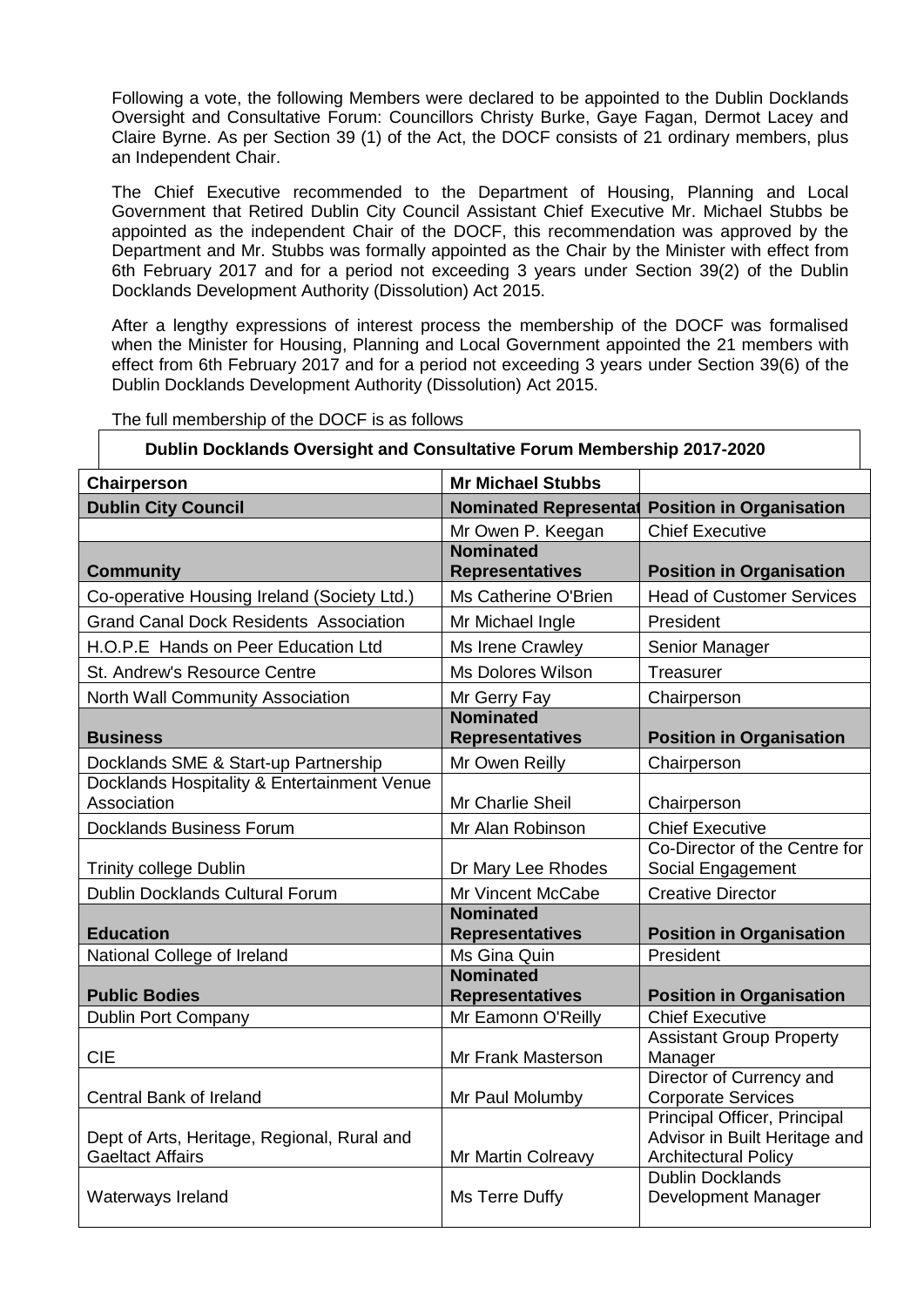| <b>Elected Members</b>     | <b>Nominated</b><br><b>Representatives</b> | <b>Position in Organisation</b> |
|----------------------------|--------------------------------------------|---------------------------------|
| <b>Dublin City Council</b> | <b>Christy Burke</b>                       | <b>Dublin City Councillor</b>   |
| <b>Dublin City Council</b> | <b>Claire Byrne</b>                        | <b>Dublin City Councillor</b>   |
| <b>Dublin City Council</b> | Gaye Fagan                                 | <b>Dublin City Councillor</b>   |
| <b>Dublin City Council</b> | Dermot Lacey                               | <b>Dublin City Councillor</b>   |

The first meeting of the DOCF convened on the 13<sup>th</sup> March 2017. It meets on a bi-monthly basis and has sat eight times during the reporting period.

The Agendas and Minutes of the meetings are available to view at [http://www.docklands.ie/living](http://www.docklands.ie/living-docklands/live-work/community/docklands-oversight-and-consultative-forum)[docklands/live-work/community/docklands-oversight-and-consultative-forum](http://www.docklands.ie/living-docklands/live-work/community/docklands-oversight-and-consultative-forum)

## **DOCF Bi-monthly Meetings**

During its first year the DOCF was given detailed briefings by the Executive in areas such as Planning, Infrastructure and Smart City Initiatives and also by the various statutory agencies and interest group that are active in the Docklands area. Some of those agencies are represented on the DOCF but others such NAMA, the Inland Waterways Association and the Dublin Bay Studios group also presented to the members on their plans and aspirations for the area.

|                        | А | в              |
|------------------------|---|----------------|
| Michael Stubbs, Chair  | 8 | 8              |
| Owen P. Keegan         | 8 | $\overline{7}$ |
| Eamonn O'Reilly        | 8 | 6              |
| <b>Frank Masterson</b> | 8 | 8              |
| Paul Molumby           | 8 | $\overline{7}$ |
| <b>Martin Colreavy</b> | 7 | 5              |
| <b>Terre Duffy</b>     | 8 | 6              |
| Gina Quin              | 8 | 5              |
| Catherine O'Brien      | 8 | $\overline{7}$ |
| Michael Ingle          | 8 | $\overline{7}$ |
| <b>Irene Crawley</b>   | 8 | 5              |
| <b>Dolores Wilson</b>  | 8 | 6              |
| Gerry Fay              | 8 | 8              |
| Owen Reilly            | 8 | 8              |
| Mr Charlie Sheil       | 8 | 6              |
| Mr Alan Robinson       | 8 | 8              |
| Dr Mary Lee Rhodes     | 8 | 6              |
| Vincent McCabe         | 8 | 8              |
| Cllr. Dermot Lacey     | 8 | 8              |
| Cllr. Claire Byrne     | 8 | 6              |
| Cllr. Gaye Fagan       | 8 | 5              |
| Cllr. Christy Burke    | 8 | 5              |

#### **Attendance at DOCF Meetings - March 13th 2017 to June 30th 2018**

*A – Number of meetings held.* 

*B – Number of meetings attended.*

The first meeting of the DOCF convened on the 13<sup>th</sup> March 2017. It meets on a bi-monthly basis and has sat eight times since it was established. Its next meeting is scheduled for 9<sup>th</sup> July 2018.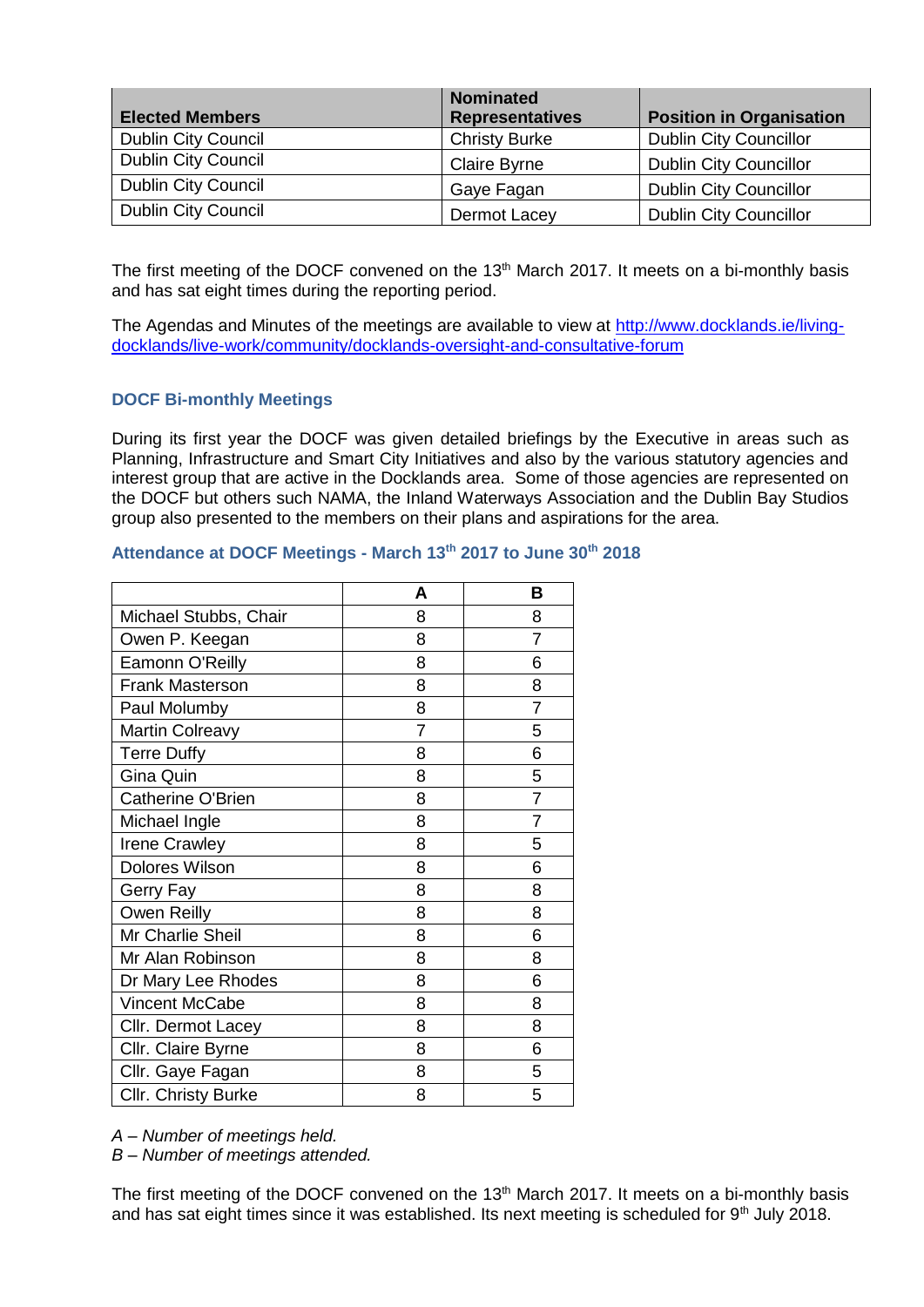# **Changes in DOCF Membership**

The following is a list of changes in membership over the reporting period : Martin Colreavy resigned and is to be replaced by Mr. Trevor Donnelly as the representative Department of Arts, Heritage, Regional, Rural and Gaeltact Affairs. The Docklands Office is awaiting confirmation of the Ministerial appointment from the Department of Housing, Planning & Local Government.

# **Work of the Forum during the reporting period March 13th 2017 to June 30th 2018**

The DOCF is required as per Section 49 of the Dissolution Act to present no later than 30<sup>th</sup> of June each year an annual report to Council in relation to the performance of its functions during the year immediately preceding the year in which the report is submitted.

In order to fulfil this requirement the following gives a breakdown of what presentations were on the Agenda for each meeting and the resulting discussions that followed. The various presentations made to the DOCF were given by Dublin City Council representatives and other Docklands Stakeholder organisations as detailed below.

| <b>Date</b> | <b>Presenter</b>                                                  | <b>Purpose</b>                                                                                                                                         |
|-------------|-------------------------------------------------------------------|--------------------------------------------------------------------------------------------------------------------------------------------------------|
| 13.03.17    | Myles Farrell, A/Senior Planner                                   | Presentation on North Lotts/Grand Canal<br>Dock SDZ & Poolbeg West SDZ.                                                                                |
|             | Jeremy Wales,<br><b>Senior Executive Architect</b>                | Presentation on the DDC Docklands Public Realm<br>Strategy                                                                                             |
|             | Seamus Storan,<br>Senior Executive Engineer                       | Presentation on Docklands Strategic Infrastructure<br>Projects                                                                                         |
|             | Eamonn O'Reilly, CEO Dublin Port                                  | Presentation on the Dublin Port Masterplan.                                                                                                            |
|             |                                                                   |                                                                                                                                                        |
|             | 08.05.17 Alan Robinson, CEO Docklands<br><b>Business Forum</b>    | Presentation on developing a maritime quarter in the<br>docklands, impact of Brexit and the supply of<br>commercial and residential units in the area. |
|             | Myles Farrell, A/Senior Planner                                   | Progress report presentation on North Lotts/Grand<br>Canal Dock SDZ & Poolbeg West SDZ and<br>circulated a hard copy report to the members             |
|             |                                                                   |                                                                                                                                                        |
|             | 10.07.17 Emer Costello, MBA                                       | Presentation on Stakeholder Engagement                                                                                                                 |
|             | Jamie Cudden, Smart City Program<br>Manager                       | Briefing on a Smart City Forum engagement<br>proposal                                                                                                  |
|             | Terre Duffy, Docklands Development<br>Manager, Water Ways Ireland | Presentation on Water Ways Ireland's plan for the<br>Docklands water ways.                                                                             |
|             | Myles Farrell, A/Senior Planner                                   | Progress report presentation on North Lotts/Grand<br>Canal Dock SDZ & Poolbeg West SDZ.                                                                |
|             |                                                                   |                                                                                                                                                        |
|             | 11.09.17 Myles Farrell, A/Senior Planner                          | Progress report presentation on North Lotts/Grand<br>Canal Dock SDZ & Poolbeg West SDZ                                                                 |
|             | Seamus Storan, Senior Executive<br>Engineer                       | Presentation on Docklands Strategic Infrastructure<br>Projects.                                                                                        |
|             |                                                                   |                                                                                                                                                        |

#### **Presentations to the Forum**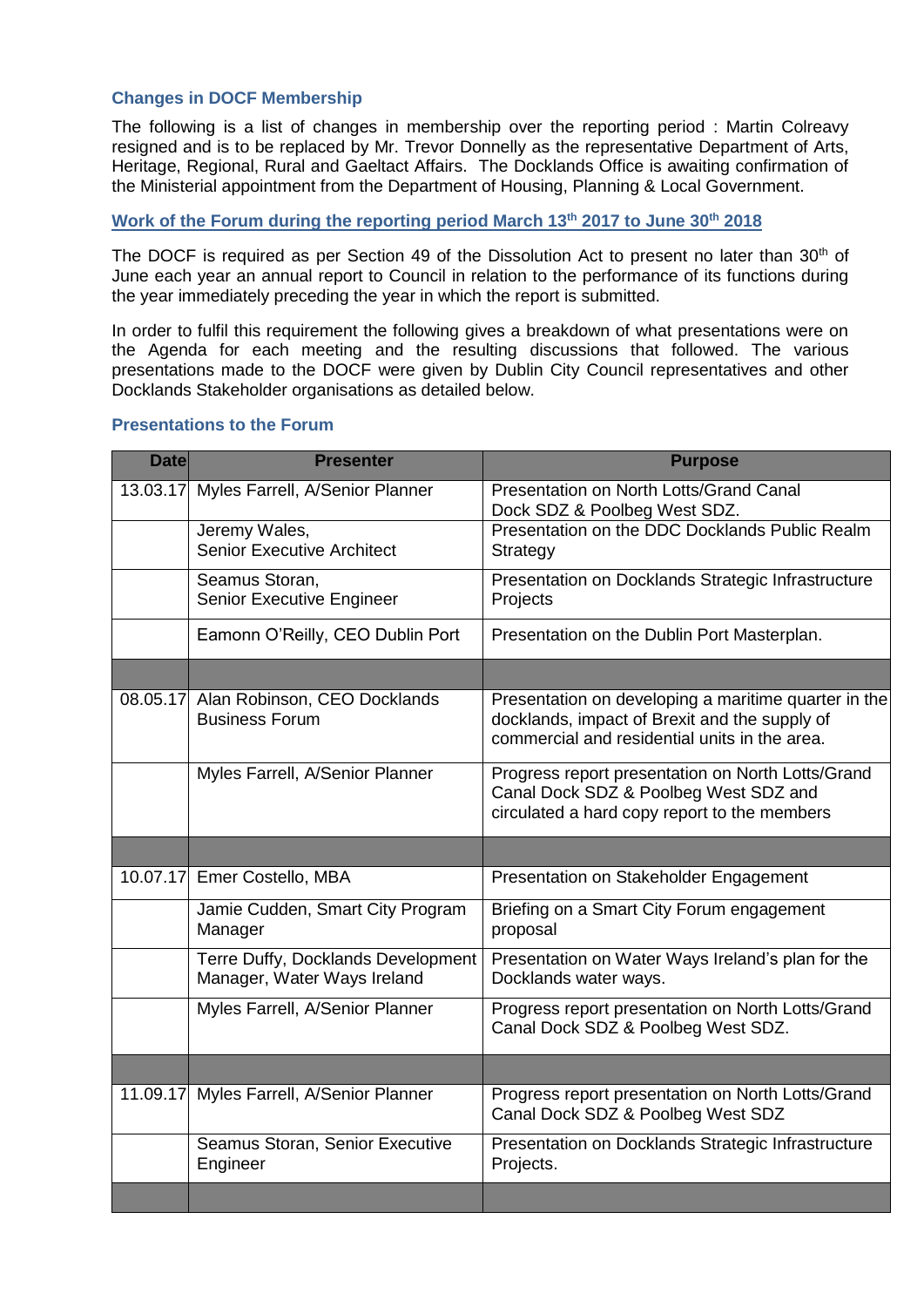| 13.11.17 Myles Farrell, A/Senior Planner                                                                          | Progress report presentation on North Lotts/Grand<br>Canal Dock SDZ & Poolbeg West SDZ  |
|-------------------------------------------------------------------------------------------------------------------|-----------------------------------------------------------------------------------------|
| Chris McGarry, Head of Planning,<br>NAMA and Mary Birmingham,<br>Head of Asset Management NAMA                    | Update on NAMA Developments within the<br><b>Docklands</b>                              |
|                                                                                                                   |                                                                                         |
| 08.01.18 Deirdre Scully, Senior Planner                                                                           | Progress report presentation on North Lotts/Grand<br>Canal Dock SDZ & Poolbeg West SDZ. |
| Alan Moloney & James Morris of<br><b>Dublin Bay Studios</b>                                                       | Presentation on Dublin Bay Studios project                                              |
|                                                                                                                   |                                                                                         |
| 26.03.18 Seanie Lambe Director, Docklands<br>Community Trust, Ann Corrigan,<br><b>Arthur Cox Solicitors</b>       | <b>Docklands Community Trust Presentation</b>                                           |
| Jason Taylor, Executive Planner                                                                                   | Presentation on the Draft Docklands Water<br><b>Animation Strategy</b>                  |
|                                                                                                                   |                                                                                         |
| 14.05.18 John Boyle, Director of Business<br>Development and Diane Creevy, Dired<br>of Finance, Waterways Ireland | Waterways Ireland Block 19 Presentation                                                 |
| Reg McCabe Branch PRO and Jim<br>O'Riordan, Branch President Inland<br><b>Waterways Association</b>               | <b>Presentation on Block 19</b>                                                         |
| Deirdre Scully, Senior Planner                                                                                    | Progress report presentation on North Lotts/Grand<br>Canal Dock SDZ & Poolbeg West SDZ  |

# **DOCF Sub-Committees**

At its November 2017 meeting the DOCF established 3 Sub-Committees that were tasked with developing a strategy for the DOCF under the headings of Housing, Community and Communications, Technology and Innovation.

# **DOCF Sub-Committee Membership**

| <b>Community Sub-Committee</b> | <b>Housing Sub-Committee</b> | <b>Communication, Technology</b><br>and Innovation Sub-Committee |
|--------------------------------|------------------------------|------------------------------------------------------------------|
| Ms Dolores Wilson, Chairperson | Mr Michael Ingle Chairperson | Mr Alan Robinson, Chairperson                                    |
| Ms Gina Quin                   | Ms Dolores Wilson            | <b>Mr Vincent McCabe</b>                                         |
| Ms Irene Crawley               | Cllr Gaye Fagan              | Mr Charlie Sheil                                                 |
| <b>CIIr Dermot Lacey</b>       | Mr Gerry Fay                 | <b>Cllr Claire Byrne</b>                                         |
| Mr Gerry Fay                   | Mr Frank Masterson           | Ms Terre Duffy                                                   |
| <b>CIIr Christy Burke</b>      | Prof Ms Mary-Lee Rhodes      |                                                                  |
|                                | Mr Owen Reilly               |                                                                  |
|                                | Ms Catherine O'Brien         |                                                                  |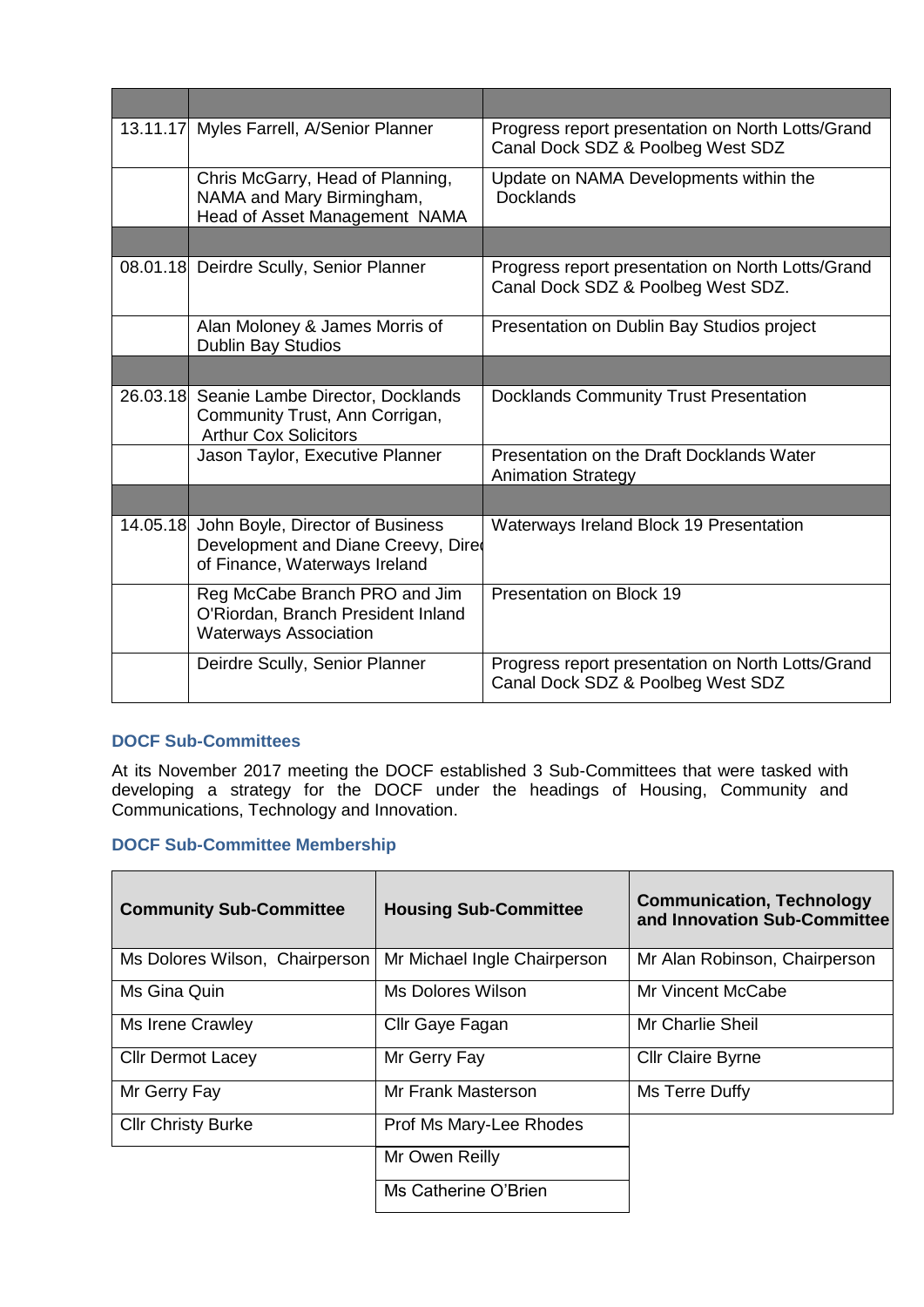The DOCF Sub-Committees have met on a number of occasions and have considered various issues that they have identified under the three Sub-committee headings. The Committees have drafted reports that detail various issues and have made a number of recommendations that they would like to bring to the attention of the relevant Dublin City Council SPC and to the City Council. Their reports are attached to this report at Appendices A, B & C.

**Michael Stubbs Chairperson 14 th November 2018**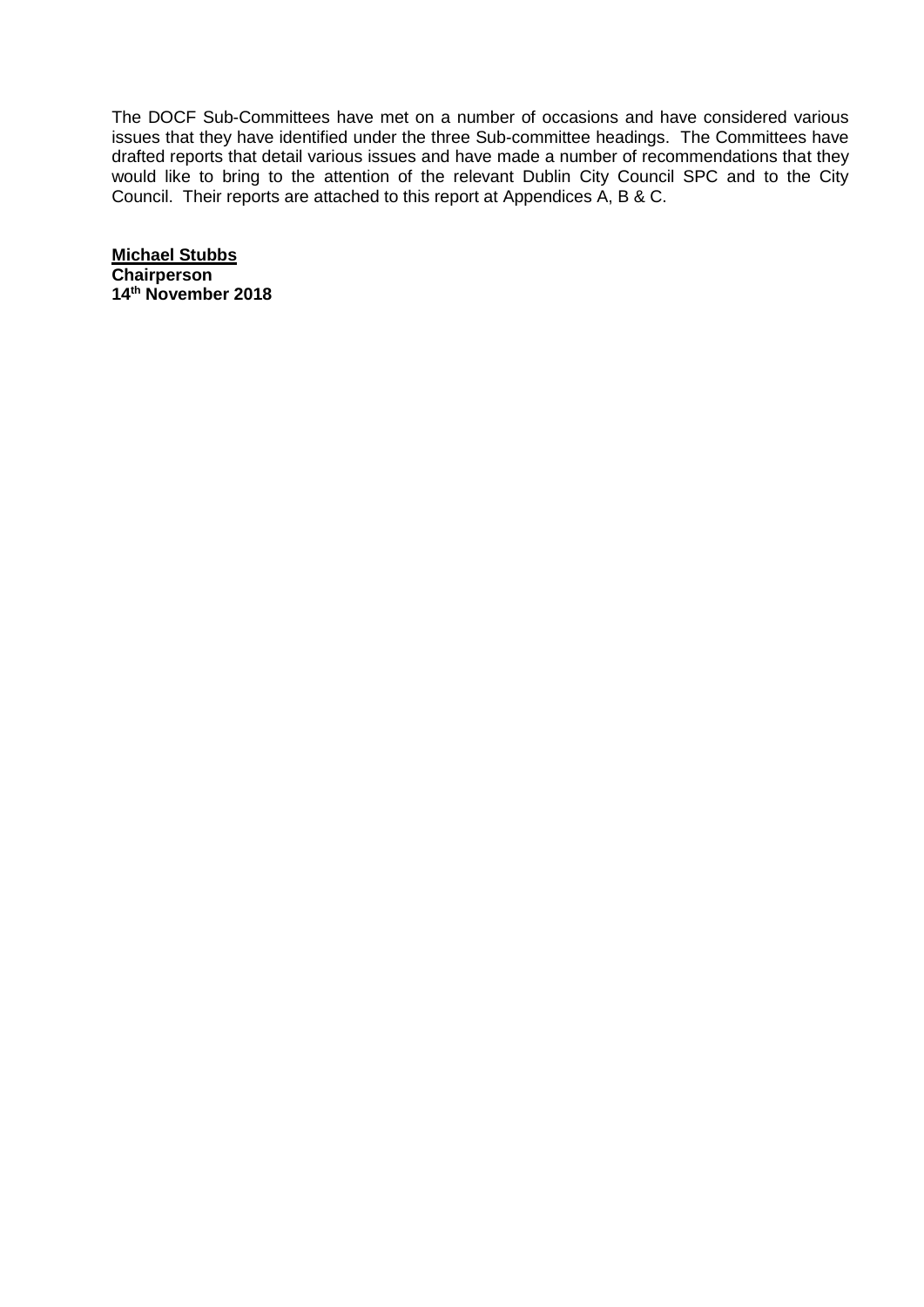# **Appendix A**

# **DOCKLANDS OVERSIGHT AND CONSULTATIVE FORUM - HOUSING SUB COMMITTEE - FINAL REPORT SEPTEMBER 2018**

# 1. Introduction

- a. The Docklands Oversight and Consultative Forum ('DOCF') was established under the Dublin Docklands Development Authority (Dissolution) Act 2015.
- b. The Housing (Sub) Committee was established by the DOCF to consider issues in relation to housing, and to make recommendation which, if agreed by the full DOCF, might be forwarded to Dublin City Council for consideration and possible adoption.
- c. The Committee is chaired by Michael Ingle, its members are Owen Reilly, Mary-Lee Rhodes, Gerry Fay, Catherine O'Brien, Gaye Fagan, Dolores Wilson and Frank Masterson, and it was assisted in its work by Derek Kelly, Clara Hickey and other personnel from Dublin City Council
- d. It met on 24 November 2017, 17 January 2018, 16 March 2018 and 20 June 2018; presented its draft report to DOCF on 26 March 2018 and submitted its final report for the first year on 9 July 2018.

## 2. Issues identified

Housing, particularly the inclusion of existing and proposed communities, is vital to successful urban regeneration such as that proposed in the SDZ. It is key to maintain the critical mass of population required to keep public services such a schools functioning in areas, as well as to support a thriving community, security and decent standard of living.

In addition, Social Housing is key to supporting existing communities and services, and to ensuring social inclusion and diversity in the urban area. The following observations were made by the Housing sub-committee over the past year:

- a. Overall housing numbers / prices
	- i.There is a marked difference between the amount of jobs the SDZ envisages for new commercial development in its area - estimated at 28,000 in offices alone and the estimated 6,500 people who might live in the envisaged residential development (figures from analysis by Owen Reilly). That difference raises issues such as the pressures on market prices of apartments, pressures on the transport system to cater for the commuting implicit, and the vibrancy of areas outside of working hours.
	- ii.New regulations regarding apartments might raise the number of estimated new residents, but not enough to bridge the estimated difference.
	- iii.Revised regulations regarding building heights, which are reportedly under discussion, might have a similar impact, but it is unclear whether any such revisions could be accommodated within the SDZ framework
- iv.The cumulative impacts of the new regulations will need to be assessed.
- v.It is suggested that the process for amending SDZs may be too time consuming to cater for changes that may be desirable, for example changes to reflect the evolution of the housing situation since the SDZ was drafted and approved.
- vi.The market price of apartments is currently at a level that makes it very difficult for existing residents to afford to buy in the area, and highlights the need for social and affordable housing.
- b. Social housing
	- i. The SDZ includes the following objectives in relation to housing.
		- RN6. To promote socially balanced communities through the implementation of Part V under the Dublin City Development Plan Housing Strategy which will be successfully integrated within schemes throughout the SDZ and implemented through a variety of measures,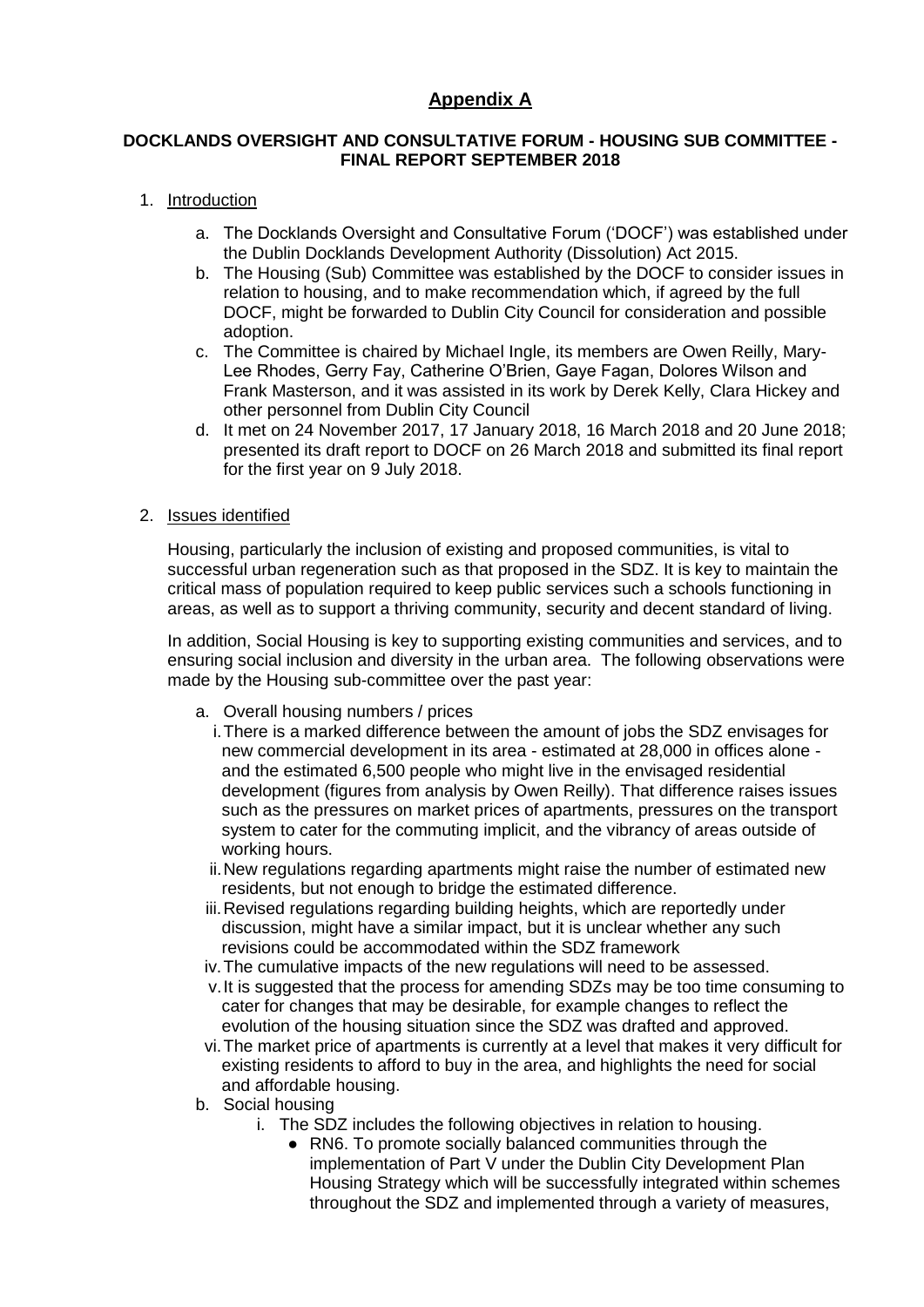including long-term social leasing and expansion of the Residential Accommodation Schemes (RAS), in accordance with national housing policy.

- RN8 To recognise the important role of approved housing bodies in the provision of social housing within the SDZ and to continue to liaise and co-ordinate with these bodies in the implementation of Dublin City Council's social housing policy.
- ii. Specifically, the SDZ provides for 10% of qualifying residential developments to be delivered for social housing. There is no provision regarding affordable housing.
- iii. It is noted that similar requirements, such as the 20% 'Part V' provisions in previous Planning Schemes did not deliver the housing units envisaged.
- iv. Having had a meeting with Brendan Kenny, Deputy Chief Executive in August 2018, we have finally been given some access to reliable data about social units actually being delivered now under the current SDZ. In so far as publicly available information can be accessed, we are concerned that little or no social housing units will be delivered within the SDZ complexes. We have an expectation that said units will be provided within close proximity to Docklands, preferably within electoral area. These units and locations have yet to be agreed between developers and DCC. The breakdown that we have been provided with is as follows:

| Project                                   | <b>Address Line 2</b>                                                                                                  | <b>Part V Status</b>                     | <b>Application</b><br>Lodgement<br><b>Date</b> | Planning<br>Reference  | Date of Final<br><b>Grant of PP</b> | Date of<br>Commencement<br><b>Notice</b> | Practical<br>Completion<br>(Qtr) | Practical<br><b>Completio</b><br>n (Year) | Total<br>Number of<br><b>Units</b> | Part V<br><b>Units</b> |    |
|-------------------------------------------|------------------------------------------------------------------------------------------------------------------------|------------------------------------------|------------------------------------------------|------------------------|-------------------------------------|------------------------------------------|----------------------------------|-------------------------------------------|------------------------------------|------------------------|----|
| Docklands City - Block 9A                 |                                                                                                                        | No Planning Permission                   |                                                | 26/09/2017 DSDZ3779/17 |                                     |                                          | Quarter 4                        | 2020                                      | 42                                 |                        |    |
| Spencer Dock                              | Block 3, North Docks                                                                                                   | No planning permission                   |                                                |                        |                                     |                                          | Quarter 4                        | 2020                                      | 360                                |                        | 36 |
|                                           | North Wall Quay / New Wrapping<br>Street / Mayor Street Upper &                                                        |                                          |                                                |                        |                                     |                                          |                                  |                                           |                                    |                        |    |
| Project Wave Phase 3 Block E              | <b>Castleforbes Road</b>                                                                                               | <b>Files Being Assessed</b>              |                                                | 17/08/2016 DSDZ3552/16 | 18/01/2017                          | 01/11/2017 Quarter 3                     |                                  | 2019                                      | 124                                |                        | 12 |
| Cardiff Lane                              | South Dublin Docklands                                                                                                 | Planning Approved/ Awaiting costings     |                                                | 29/06/2016 DSDZ2457/16 | 26/07/2016                          |                                          | Quarter 1                        | 2020                                      | 56                                 |                        | Ą  |
| <b>Lime Street</b>                        | South Dublin Docklands                                                                                                 | Planning Approved/ Awaiting costings     |                                                | 04/04/2016 DSDZ2608/16 | 08/08/2016                          |                                          | Quarter 1                        | 2019                                      | 100                                |                        | 10 |
|                                           | North Wall Quay / New Wrapping<br>Street / Mayor Street Upper &                                                        |                                          |                                                |                        |                                     |                                          |                                  |                                           |                                    |                        |    |
| Project Wave Phase 2 Block B              | castleforbes road                                                                                                      | <b>Files Being Assessed</b>              |                                                | 26/04/2016 DSDZ2749/16 | 07/09/2016                          | 10/05/2018 Quarter 1                     |                                  | 2019                                      | 170                                |                        | Ŧ  |
| 8 Hanover Quay (Former<br>Durabond House) | <b>Hanover Quay</b>                                                                                                    | File Transferred to Housing Acquisitions |                                                | 25/01/2016 DSDZ3777/15 | 19/02/2016                          | 22/09/2016 Quarter 2                     |                                  | 2018                                      | 40                                 |                        | ý  |
| Sheriff Street / New Wapping<br>Street    | Sheriff Street Upper, and New<br>Wapping Street, Spencer Dock                                                          | Planning Approved/ Awaiting costings     |                                                | 20/11/2015 DSDZ3367/15 | 04/12/2015                          |                                          | Quarter 4                        | 2020                                      | 165                                |                        | 16 |
| Sir John Rogersons Quay (Capital          | site is bounded generally by Street<br>Bank building and Benson Street to the<br>west, Green Street East to the south, |                                          |                                                |                        |                                     |                                          |                                  |                                           |                                    |                        |    |
| Dock)                                     | and Britain Quay to the east.                                                                                          | In negotiations                          |                                                | 14/04/2016 DSDZ2546/15 | 19/10/2015                          | 11/05/2016 Quarter 1                     |                                  | 2019                                      | 190                                |                        | 1  |
| 76 Sir John Rogersons Quay                |                                                                                                                        | <b>Files Being Assessed</b>              |                                                | 12/08/2015 DSDZ3864/14 | 20/03/2015                          | 12/02/2017 Quarter 4                     |                                  | 2018                                      | 72                                 |                        |    |
| 6 Hanover Quay                            | Former Kilsaran Concrete Site                                                                                          | In negotiations                          |                                                | 24/06/2016 DSDZ3866/14 | 22/04/2015                          |                                          | Quarter 1                        | 2020                                      | 120                                |                        |    |
| <b>Bolands Mill</b>                       | 35/35a Barrow Street                                                                                                   | In negotiations                          |                                                | 08/05/2015 DSDZ3796/14 | 01/07/2015                          | 01/07/2016 Quarter 4                     |                                  | 2018                                      | 36                                 |                        |    |
| Castleforbes Road                         | Northbank (House) Apartments,<br>Castleforbes Road                                                                     | <b>File Closed/Acquired</b>              | 25/02/2011 3384/09                             |                        | 11/03/2011                          |                                          | Quarter 2                        | 2018                                      |                                    | 105 * 26<br>171        |    |

\*Planning Ref DD397 105 Units, Part V 20% 21 units plus purchased an additional 5. Units were purchasesd and managed by Tuath Housing Association.

3.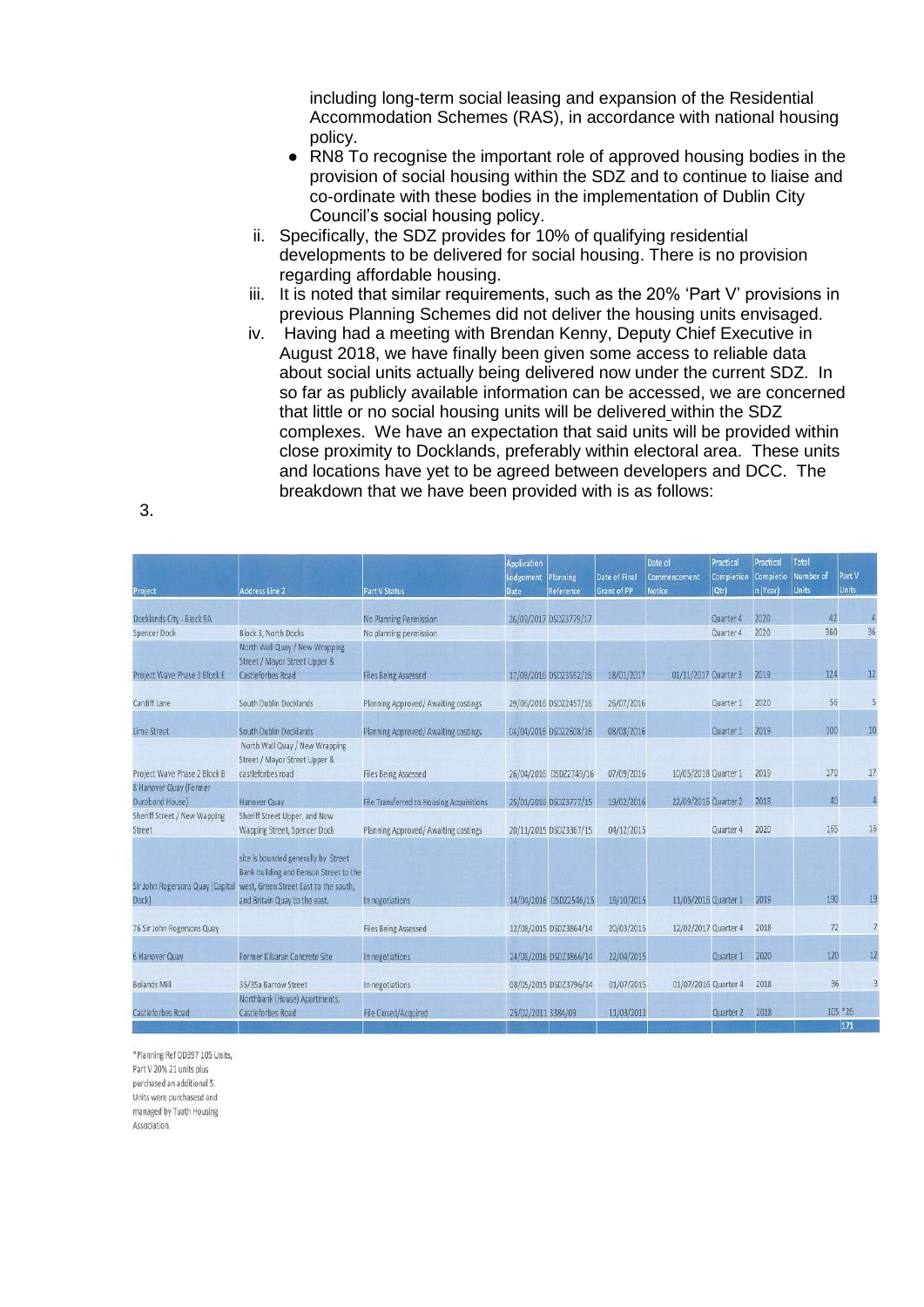So far, 2,600 residential units have been proposed in the SDZ and even if the maximum social housing units envisaged in the SDZ were delivered under the proposed schemes, there would only be 260 units available for the households eligible for these units. The waiting list in the area currently stands at [get figure] households.

- i. The practicality of delivering social housing is questionable:
	- 1. Funding is a major issue in relation to those social units. The theory is that DCC would acquire units at cost, rather than at market value. If 260 units were made available to DCC at an average cost of say €500,000, the total cost would be €130m. Can DCC realistically source funding of €130m from the DoHPLG?.
- 2. Serious concerns have been expressed that social units might not be delivered within the SDZ area, but instead be built in the surrounding area. Objective RN6 above refers to units being "successfully integrated within schemes throughout the SDZ". Allowing units to be provided outside the SDZ area would undermine many of the aspirations of the SDZ re inclusion, social cohesion and maintenance of public services
- 3. It is noted that the only mechanism for delivering social housing is the 10% provision as part of private development, and that in practice to date DCC is the only buyer/market. Long term social leasing, RAS and approved housing bodies are mentioned in the objectives but do not appear to be playing a role.
- 4. The system as currently implemented appears to leave the balance of power with developers.
- 4. Recommendations
	- a. The difference between numbers of jobs envisaged in the SDZ area and residential capacity needs to be re-examined. The SDZ is a fairly restrictive mechanism: in allowing for much less accommodation than jobs it adds to the imbalance between residential supply and demand. It may not be possible to retrofit measures to this SDZ but it is advisable to bring lessons learnt into future plans/SDZ's.
	- b. A greater degree of flexibility should be added to the SDZ system to deliver housing and, in particular, social and affordable housing.
	- c. Comprehensive reporting of the provision of social and affordable housing under previous planning schemes and the SDZ should be produced, maintained, reported to the bi-monthly DOCF meetings and made publicly available. The form for such a report should include the following data and might look as follows:

| Site/<br>Development | Total Housing   Total Social   Location of   Date of   Purchaser /<br>I Units | Units |  | social units   Delivery   form of delivery |
|----------------------|-------------------------------------------------------------------------------|-------|--|--------------------------------------------|
|                      |                                                                               |       |  |                                            |
|                      |                                                                               |       |  |                                            |

- d. Social units provided under the SDZ must be located in the SDZ area, or at the very least within the Docklands functional area. There should be an immediate review of available Docklands area sites that could be used for residential housing to facilitate off-site delivery where no other option is possible. Available government-owned land (including any remaining Nama sites) should be ringfenced for social housing in the area as the first option for developing these sites. Furthermore, agreements with developers on how social housing will be delivered should be signed prior to granting planning permission.
- e. New options for the provision of social units should be brought forward and tested. Several new models for the provision of social and affordable housing have been proposed by public, non-profit and private developers and one or more of these should be piloted in the Docklands, assessed and the most promising scaled up quickly. These are summarised in the Appendix to this report.
- f. Alternative models of funding social housing need to be explored, for example leveraging EU funds and/or funds for social impact investing.
- g. Affordable housing needs to become part of the planning process and again, a pilot scheme should be brought forward for the Docklands.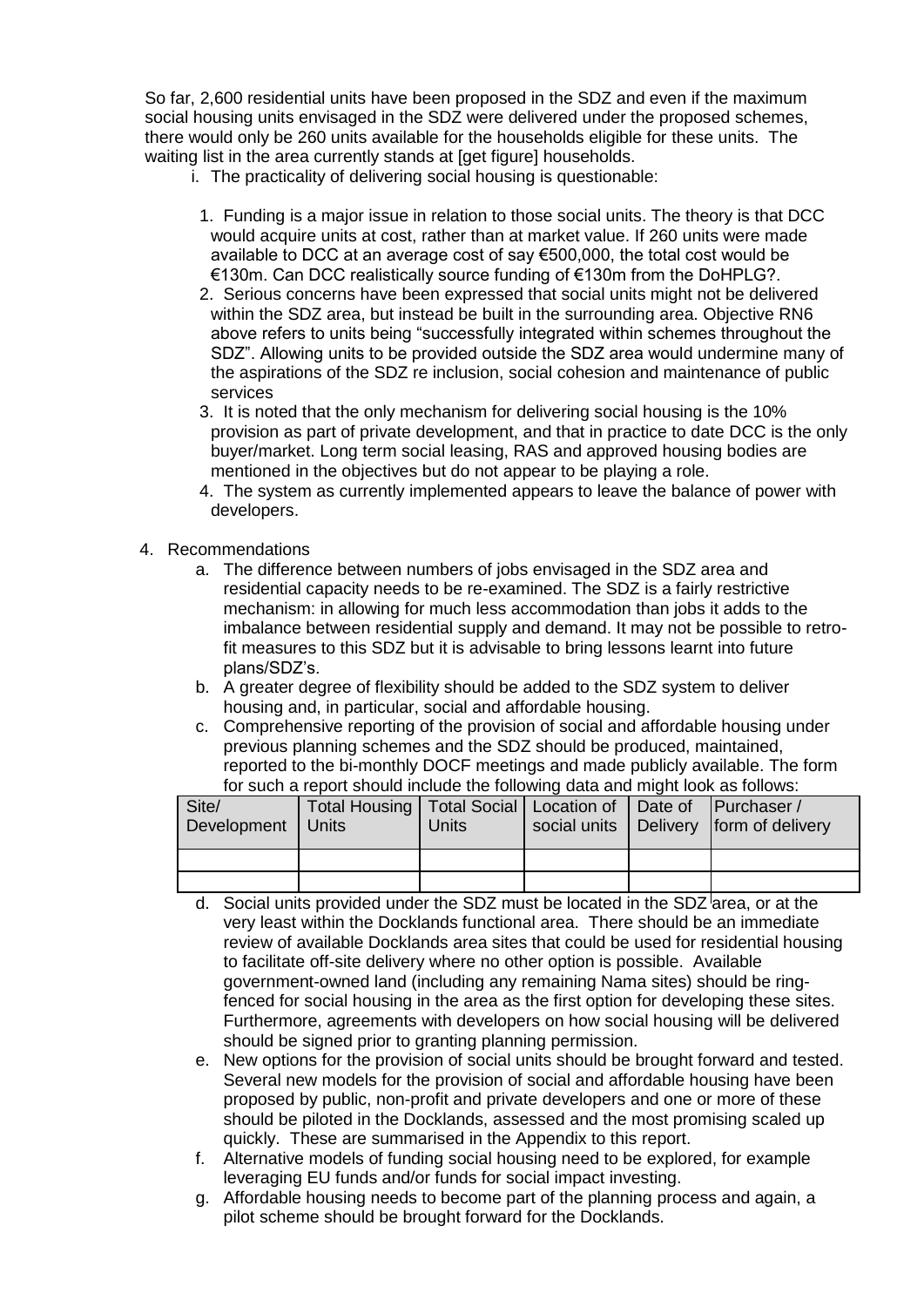- h. Further exploration of the potential for permanent accommodation options on water 'sites' on the River Liffey and Royal/Grand canals should be considered
- 5. Next Steps
	- a. This report should be circulated to the DCOF as well as to relevant members of DCC to check for any factual inaccuracies. Following any corrections arising from this review, the report should be finalised at the next DOCF, then presented to the City Council for noting and then forwarded to the Minister along with the Annual Report. It should also be made publically available on the Docklands website.
	- b. Regular reports detailing the delivery of social units under the SDZ should be forthcoming from DCC to the DOCF asap.
	- c. A plan for piloting alternative approaches to the delivery of social and affordable housing in the Docklands area needs to be developed as a matter of urgency given the lack of delivery to date under existing schemes.
	- d. Concurrently, there needs to be plan for how social and affordable units in Poolbeg are to be delivered, given the lessons being learned from the Docklands SDZ and the examination of alternative models and pilot projects proposed in 4.e.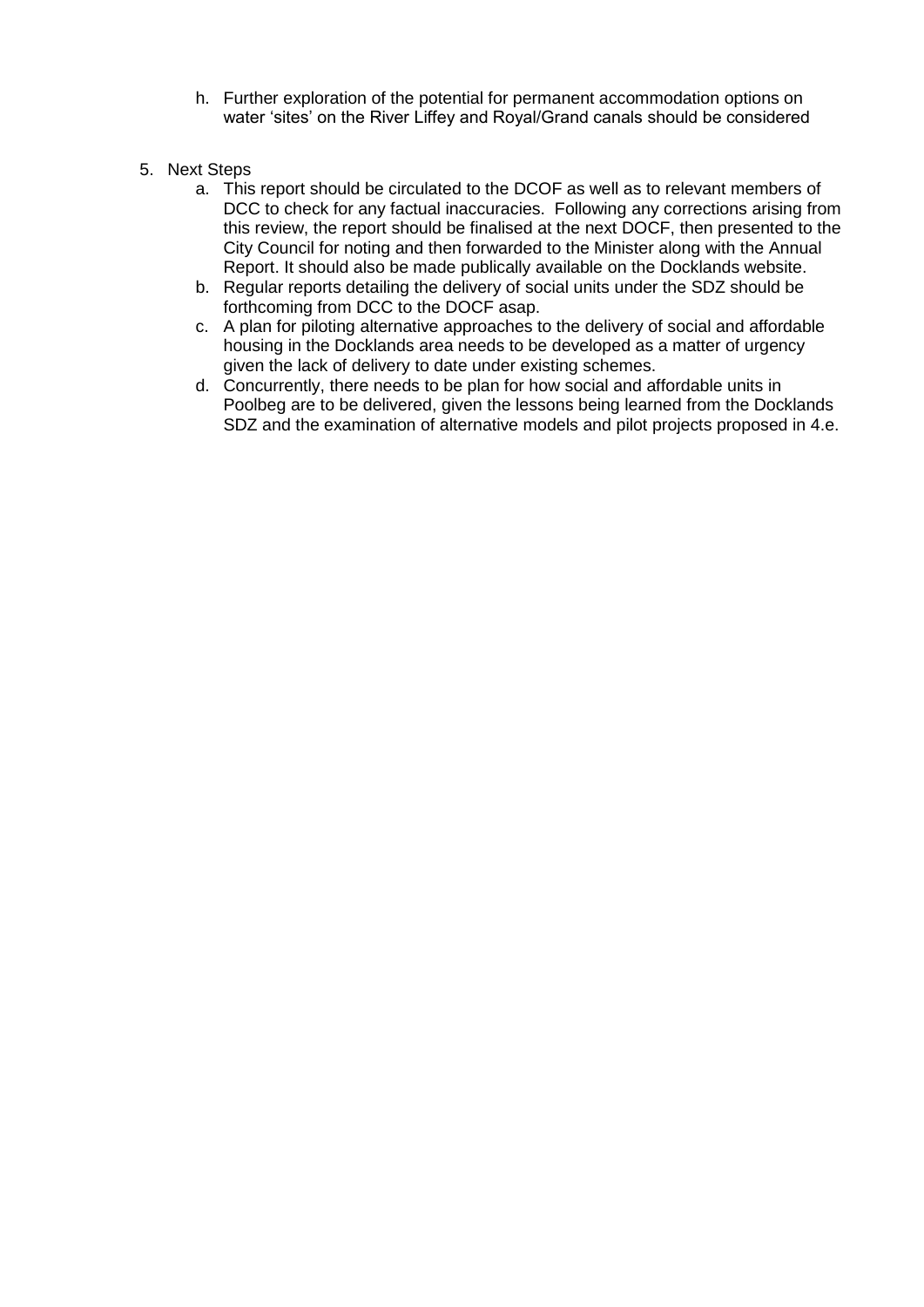# **Appendix to Housing Subcommittee Report**

# **Existing social/affordable housing models:**

**1) Part V:** New developments are required to provide up to 10% of units (or equivalent land) for social housing to councils at 'cost'. However, *this has not resulted in any confirmed new social housing units in the SDZ (awaiting update from DCC),* and to our knowledge none of the planned 2600 new residential units in the area are currently designated as social housing. Recently, DCC councillors have been informed that the costs of purchasing units in the Docklands area "well exceed the DPHCLG cost ceilings and are not deemed value for money". Therefore, the City Council has determined that off-site provision (albeit in the 'entire Docklands area') be considered to comply with Part V.

# **2) AHB (Approved Housing Bodies) provision:**

Similar to Part V provision, but funded directly by DPHCLG and the Housing Finance Agency, this provides funding for approved non-profit housing bodies to lease, buy or build housing units which are then rented to households qualifying for social housing. Very little is available in the Docklands for AHBs to lease, buy or build. Cost constraints are similar to those facing DCC.

## **3) HAP scheme**:

Households that are on the housing list or below the income thresholds for this scheme are eligible for 'Housing Assistance Payments' - commonly referred to as 'rent subsidies' - for renting on the private market. Fairly high rents have been paid for out of this scheme and it has expanded significantly (replacing the Rent Supplement scheme). This could become part of any current or future negotiations with developers around Part V requirements. However, it should be noted that households have to give up their place on the social housing list - which acts as a deterrent to take up and there is also some resistance on the part of landlords to accept tenants with HAP.

## **4) New leasing scheme (in addition to RAS):**

Announced in Jan 2018, this is aimed at encouraging medium size private developments (20-50 units) that could be leased to the Councils for up to 25 years - at 95% of market rent. The goal is to have 2,500 units leased under this new scheme by 2021. Some odd features were included (such as requiring furnished units and no additional maintenance costs), which may make this scheme unviable financially. It is unclear how much, if any, new social / affordable housing might be provided under this scheme in the Dockland area.

## **Other models of social / affordable housing that have been proposed:**

## **1) O'Cualann Cohousing Alliance**:

a non-profit company that builds housing for groups that wish to form a housing co-operative aimed at delivering owner-occupied units. This is funded through land being provided (at minimal cost) by the Local Authority (as well as waiving development levies and other costs) and individual households providing the remaining finance to pay for the building of the units. One scheme in Ballymun has gone forward and they are actively looking for new opportunities. There is an issue of fairness and sustainability on the back of the effective transfer of state assets (land) to private ownership.

## **2) Newground:**

A 'social developer' (operating under restricted profit moms/articles) that will build housing on land provided by local authorities or private land-owners (who receive an equity interest in the development in exchange for the land) and will rent at cost, either back to the local authority for social housing or to private renters. Once the debt arising from the build costs is paid off (in 25 years) the housing is sold at a discount consistent with the restricted profit memos/articles of the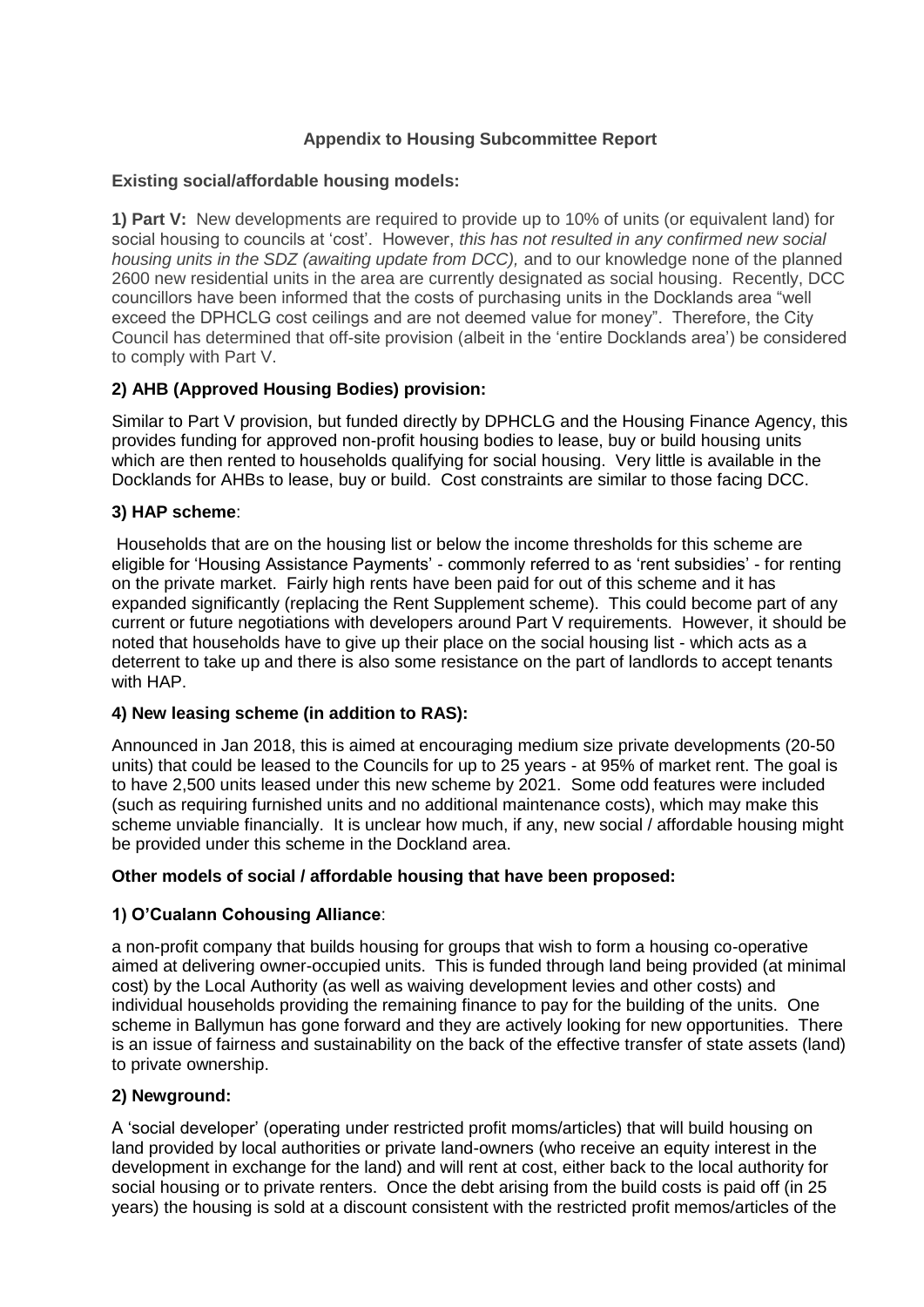social developer to the local authority, to a housing association (AHB) or to the tenants if they wish to buy. Proposed to government under the Clearing House process, but never adopted. Could be modified to take ownership of blocks of units from private developers under Part V *plus* arrangements.

# **3) Low Income Housing Tax Credits (LIHTC):**

Used extensively in the US, tax credits are provided to developers who provide new housing units for affordable rental by low income residents. Note that an affordable rent is defined as 30% or less of monthly income. Tax credits are claimed annually over a 10-year period and may be sold/transferred if desired, but the units must remain 'affordable' for a minimum of 15 years otherwise the tax credits may be revoked and/or 'recaptured'. This model became of significant interest to banks as the investment qualified as a community reinvestment vehicle.

# **4) Cost-rental:**

A model proposed by Cluid AHB to provide rental units at approximately 80% of market rent. This would be funded through a pooling of existing (vacant) social housing stock owned by AHBs and new stock that would be built / purchased using loans from the HFA. The units would be let to people satisfying the HAP income limits. The AHB would own the properties in perpetuity.

# **5) Private Development**:

Developers such as Richard Barrett (Bartra Social Housing Fund) and Bill Knowlan (Dublin Artisan Dwelling Fund) have proposed various models for providing private rental accommodation at below market prices through leveraging large fund structures that can access low cost finance and guaranteed rental income from government for all or a portion of the units built. Knowlan has provided some units for rental under HAP (in Tallaght) and Barrett is negotiating currently with government. These models may be able to provide affordable rental housing in the near and medium terms but will not result in long term increases in social housing stock.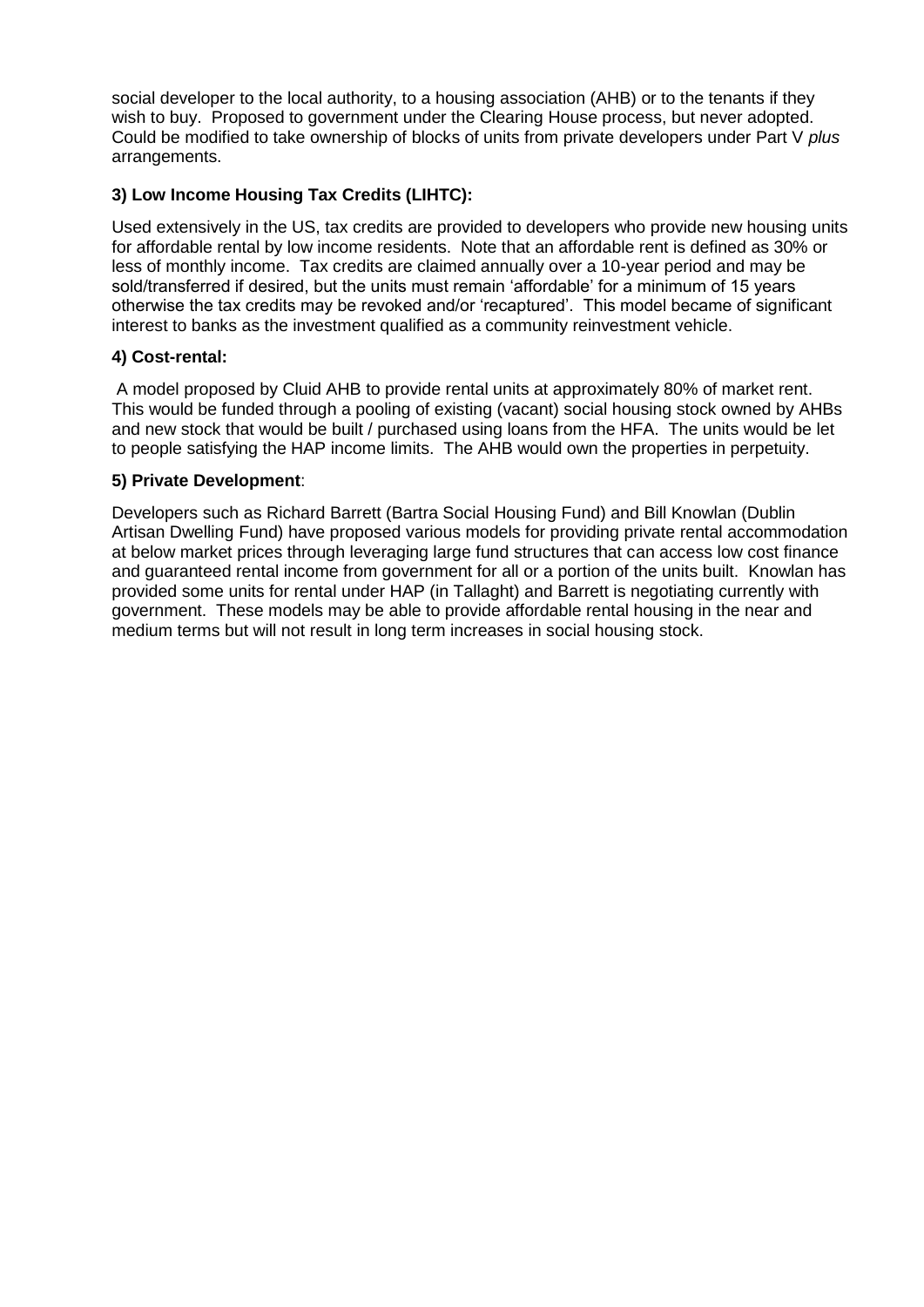# **Appendix B**

# *Report to* **Dublin City Council** *from the* **Docklands Oversight & Consultative Forum** *Communications, Technology and Innovation Sub-committee*

## **Docklands**

Dublin's Docklands is one of the most exciting places to live and work in the country. The area is home to one of Ireland's most significant economies with over 500 enterprises many of whom are world leaders in the areas of finance, legal, digital and communications. Spinning off from the presence of these large international enterprises are a diverse host of small and medium suppliers and innovative start ups. Employment in the area stands at over 40,000.

The Docklands has great potential to continue generating jobs for the city. The significant levels of development to be seen over the coming years will attract over 23,000 jobs into the area. There are also further areas of untapped job creation in tourism and Fáilte Ireland has recently identified Docklands as a significant driver for tourist growth into the city.

#### **A Challenge of Communication**

For all its success Docklands remains in the eyes of many as an enterprise park on the periphery of the city and not as the new exciting extension of the city centre. The wider Dublin public remains largely unaware of Docklands potential. After work hours and at weekends its world class urban spaces are sparsely populated and on many evenings during the week its local restaurants close early. After the early evening rush hour its six kilometers of quay sides and waterways are generally quiet.

While there needs to be a multifaceted approach to realising the potential, communications with the help of an innovative approach using new technologies have a significant role to play.

#### **Docklands Initiative**

The Communications, Technology & Innovation Sub-committee are recommending two initiatives and seeking support from Dublin City Council to realise these achievable goals. We will also reach out to other significant stakeholders in the area including local businesses, institutions and organisations, Waterways Ireland, Dublin Port, Fáilte Ireland and Bord Bia. Both initiatives will be innovative and seek to communicate new Docklands and its achievements to a wider public. The agreed actions are;

## **DOCKLANDS APP**

It was agreed to seek support for a Docklands App. The Docklands App will promote what's happening in the area and be a dynamic resource for local residents, employees and visitors.



**The Docklands App will use technology to communicate what's here, what's on and where to go.**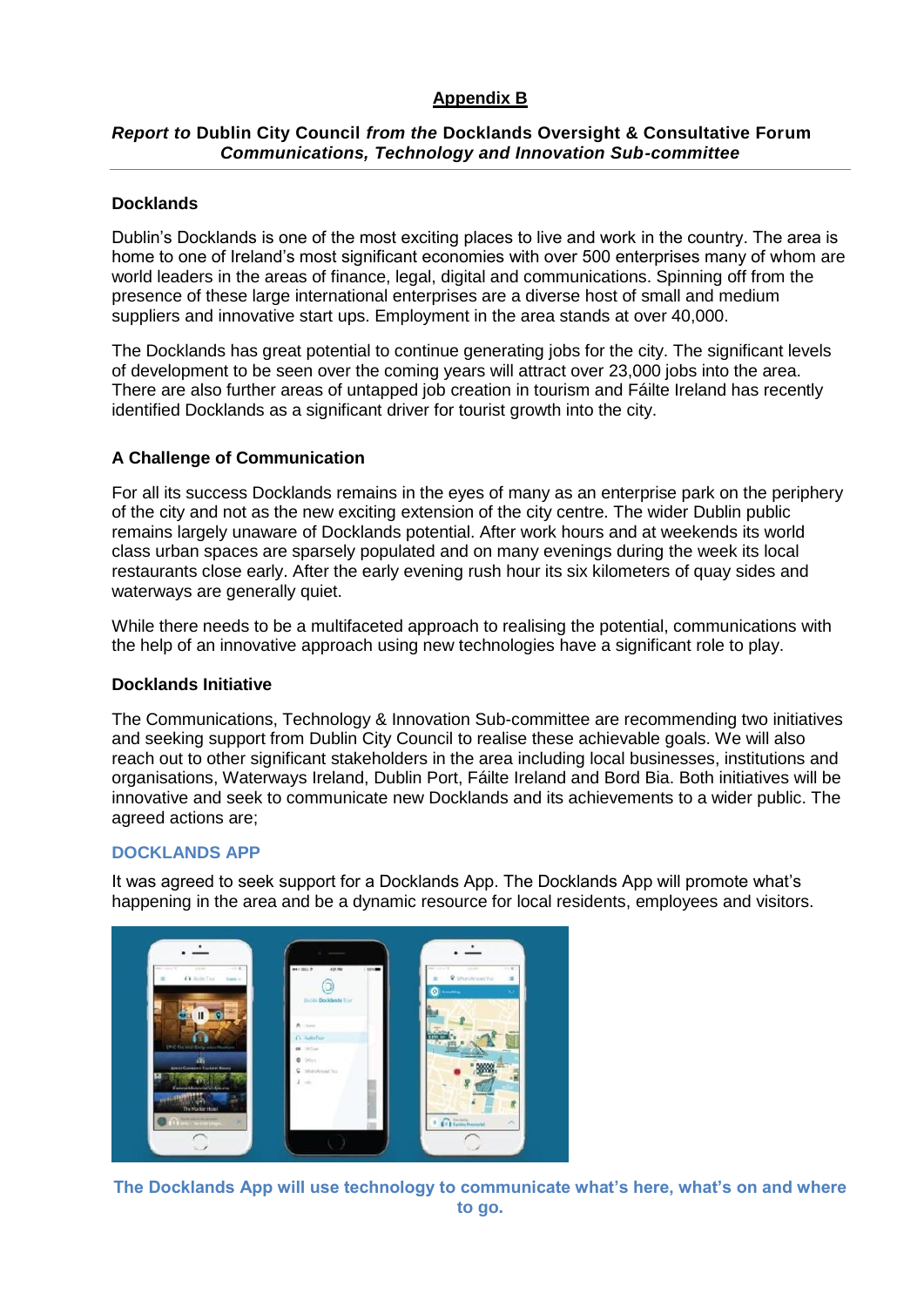The app will be downloaded to iPhones and tablets and be wifi and Bluetooth enabled.

- The app will bring users on a Docklands history trail showing images, prints and painting of the areas rich heritage with explanatory text and audio.
- The app can bring the visitor on a new and old architectural walk explaining the significance of the Custom House, the engineering achievement of Sir John Rogerson's Quay and the design of the Marker Hotel and Grand Canal Square.
- The app will promote Docklands as a vibrant entertainment venue and facilitate booking a ticket in the Bord Gais Energy Theatre, the Three Arena or Shelbourne Park.
- Book a room in a local hotel, a table at a local restaurant or simply find a local café.
- The app can include information on local community groups and resident associations.
- It can bring the user on the tech tour of Docklands including Google, Facebook and Accenture's The Dock.
- It can outline short, medium or long jogging route for visitors and residents.

The App is an appropriate initiative given Docklands status as a SMART HUB and as a Fáilte Ireland newly designated tourist zone. It can be dynamic adding new sections and building its content as needed. The popularity of content can be monitored with unused sections removed and the most favored expanded on.

# **TWO FESTIVE EVENTS**

The committee agreed there should be two annual festive events to promote Docklands as a place to visit and enjoy.

# **A Summer Festival**

Docklands water resources and accompanying quaysides are an underutilized resource and a summer festival is an ideal opportunity to communicate this new urban quarter and its availability for recreation for the city's population.



**Communicating all Docklands has to offer the festival will span two weekends**

The festival will promote Docklands;

- Water sports and water activities on the Grand Canal Basin and River Liffey.
- Food culture with a food trail and tasting ticket for participating restaurants and cafes.
- Cooking with fresh Irish produce demonstrations in food villages on Mayor Square and Grand Cabal Square.
- Architectural tours of some of the area's most significant buildings.
- A free to enter children and family fun zone along the river.
- Tech workshops hosted by Dockland communication companies and Startups.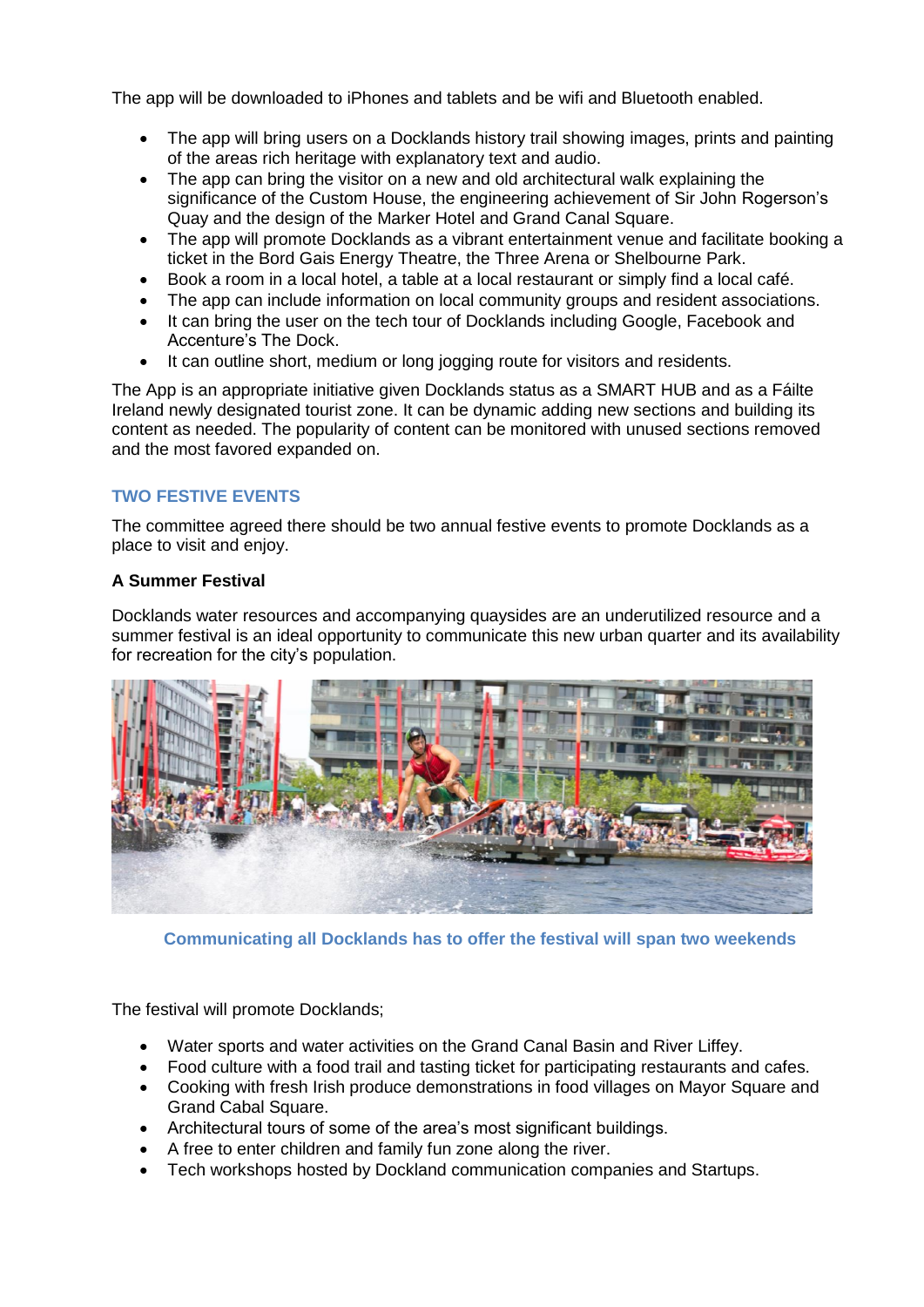# **A Christmas Festival**

In the shoulder tourist season a Christmas Festival on Grand Canal Square using the water and building lights as a backdrop is proposed to be organised and promoted to communicate all Docklands has to offer.

A high end Irish craft market can provide gift options with amusements for all the family. The event will be for residents, employees and visitors and utilise Docklands excellent public transport facilities promoting the areas cafes, bars, restaurants, hotels and entertainment venues.



**Grand Canal Square is the ideal backdrop for a family Christmas event**

Partners will be sought beyond Dublin City Council including Waterways Ireland, Dublin Port, Fáilte Ireland, Bord Bia and local businesses and venues.

# **Conclusion**

The recommendations made by the Communications, Technology and Innovation Sub-committee are achievable goals and necessary communication initiatives to realise Docklands potential.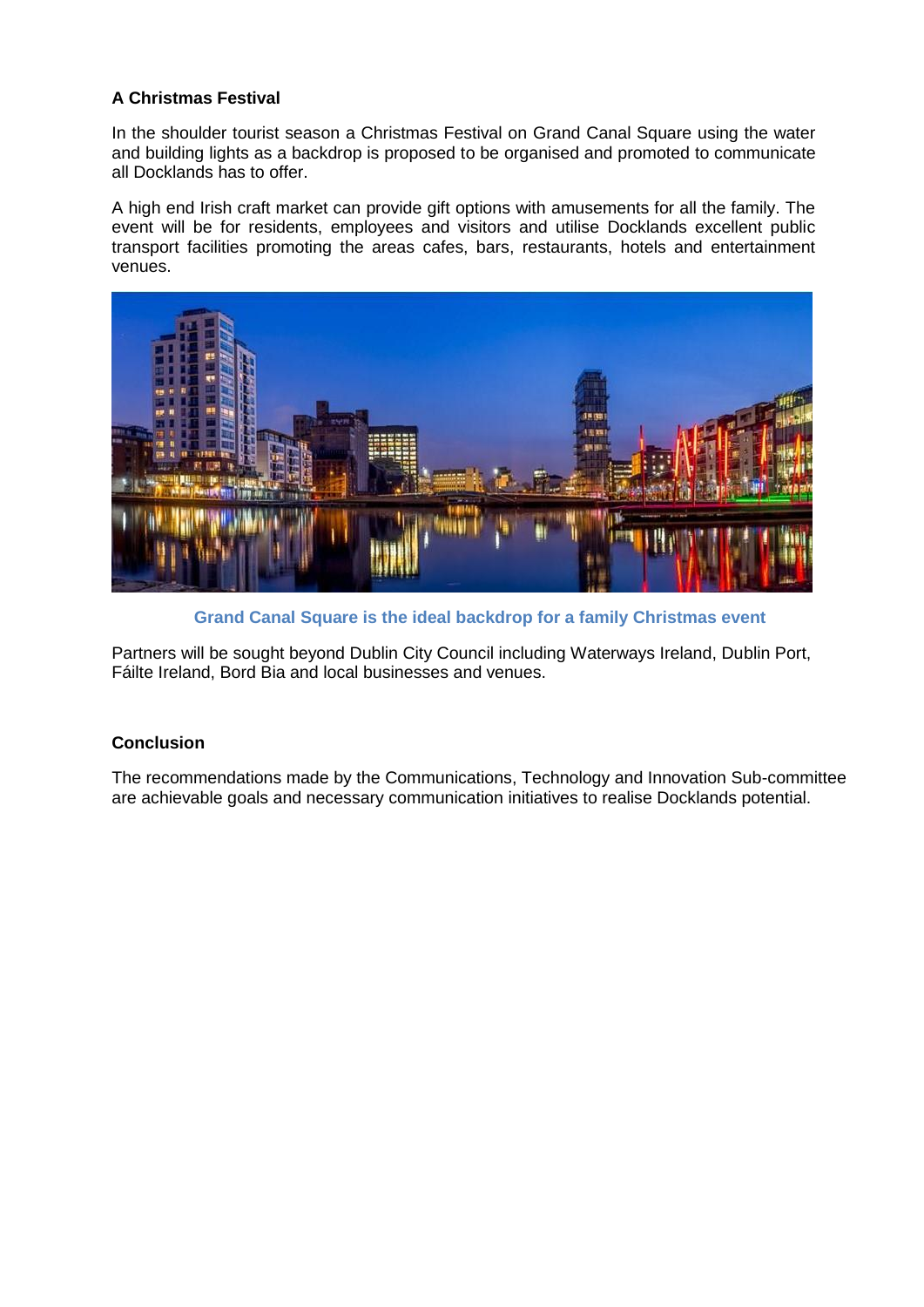# **Appendix C**

## **Conclusions of the Work of the Community Committee Of the Dockland Oversight and Consultative Forum**

## **Membership: Chair Ms Dolores Wilson, Ms Gina Quin, Cllr Dermot Lacey, Mr Gerry Fay, Cllr Christy Burke and Ms Irene Crawley**

#### **Context**

The economic and social climate has significantly changed since the publication of the Docklands Master Plan, the SDZ North Lotts and the Docklands Social Infrastructure Audit 2015, with a strong economy driving significant commercial developments in the North and South Docklands.

This has led to very significant and rapid building developments across the Docklands and the Committee is clear that these conditions require social infrastructure in the area to be urgently prioritised to meet community and housing needs in the area.

This report must be considered in the context of the report from the Housing Committee of the Dockland Oversight and Consultative Forum.

Social infrastructure and significant increase in housing provision in the area must be prioritised and work hand in hand as an integrated programme. Sustainable, cohesive, balanced communities need to be developed.

#### **Progress to date**

The recent 2017 Review of the 2015 Dublin Docklands Social Infrastructure Audit 2015<sup>1</sup> very disappointingly demonstrates that in the past 3 years there has been little real progress on any of the social infrastructure recommended in the 2015 report. Many of the intended projects in the 2015 report have yet to be delivered.

This situation, in the view of the Committee, is unacceptable and continues to fail to address Community needs. Instead large scale office developments, and exclusive, gated residences have been progressed by commercial developers and have led to an environment that is not inviting to local residents. There is a strong sense of exclusion felt by local residents from the employment and related infrastructure enjoyed by those who come to work in the Docklands.

## **Requirement**

With particular responsibility for Community, this Committee believes that the Docklands Community requires that social infrastructure be prioritised immediately in order to maximise the sustainability and integration of the indigenous and new communities in the Docklands.

#### **Vision**

1

The Committee has a vision of Docklands Community as: 'A vibrant, sustainable, resilient and inclusive community with people at the core, where community is nurtured by the physical environment and where people have reason to connect and interact through social infrastructure, education, play, life-long learning and work.'

**Delivery of this Vision** requires Community and Public Realm space that is managed and capable of delivering a place for social interactions, a Community Hub and Learning Zone, multiple play areas and green spaces, and active, managed community facilities.

 $1$  2017 Review of the Dublin Docklands Social Infrastructure Audit 2017, commissioned by Dublin City Council and delivered by McCutcheon Halley Chartered Planning Consultants.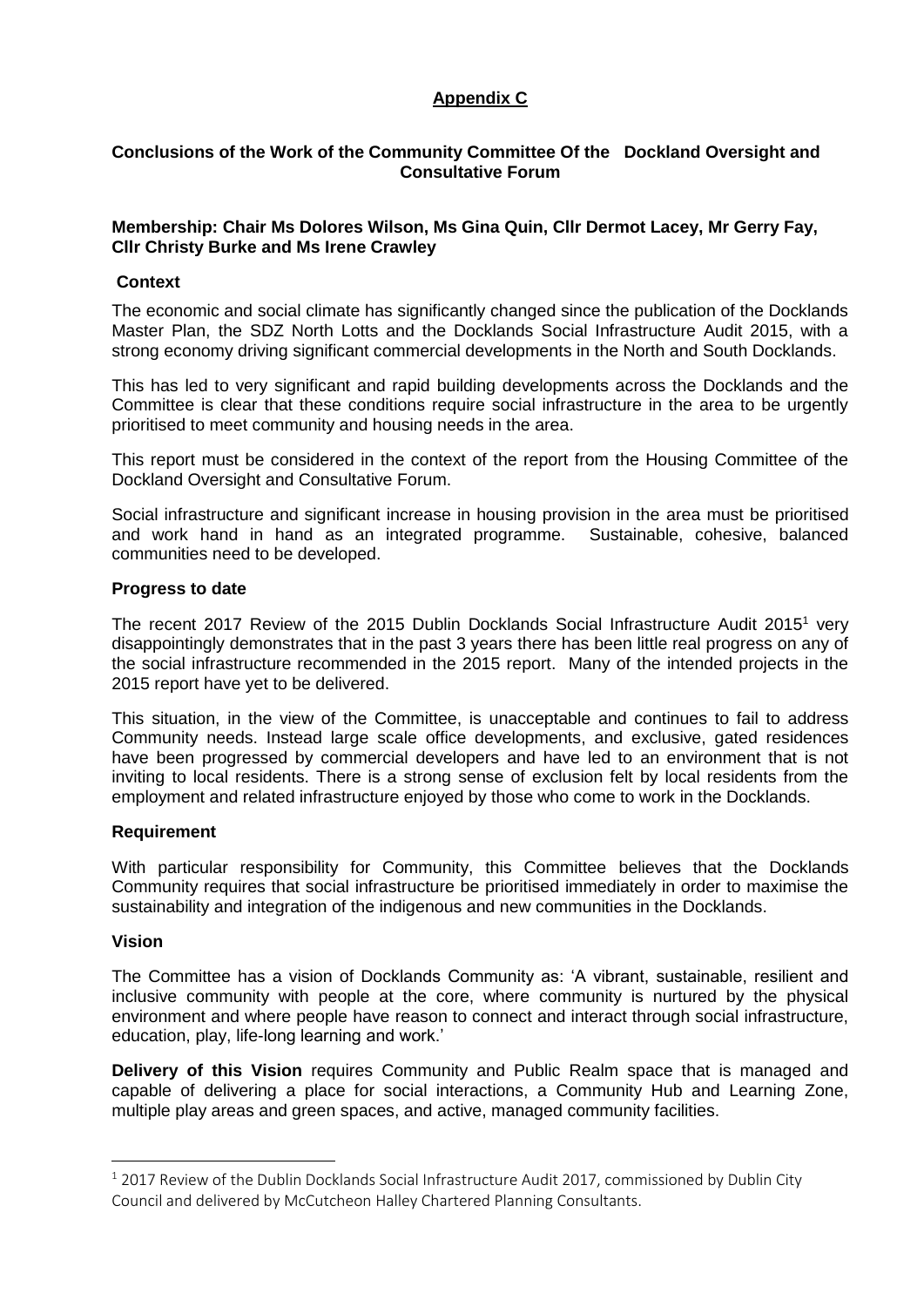#### **The Committee's View of the Current Status of Social Infrastructure**

The 2017 Review of the 2015 Dublin Docklands Social Infrastructure Audit 2015, identifies education, health, sports, community and cultural facilities in the Docklands as key to the future of sustainable communities. Specific recommendations (pps. 20-23) are outlined in the report, but there is little evidence of delivery of these despite the original report having been published in 2015. This is unacceptable to the Committee and attention must be given to ensure the recommendations are acted upon particularly in the provision of new public realm developments and Community Social Infrastructure.

Further the Audit suggests that more needs to be done to integrate existing facilities. This needs to be actioned and facilitated.

Appendix 1 to this report lists a wide variety of 'social infrastructure' which includes commercial services, (eg. Bord Gais Energy Theatre, The National Gallery, EPIC The Irish Emigration Museum, Giraffe Childcare, East Wall Medical Centre), all the schools and churches in the area, credit unions, post offices and Garda stations, and the offices of many NGO's (eg. LYCS Lourdes Youth and Community Centre, Dublin Simon, Arthritis Ireland, Irish Tax Institute).

While the above services are understandably essential and useful in the Community, (although many commercial services are unaffordable to local residents) more services are needed to address the needs of the Community in the view of the Committee. Further where existing services are for direct Community benefit, there is, in the view of the Audit, poor integration and sharing of resources. Dublin City Council has a role in addressing both provision of and integration of facilities.

Further it is noted that the SDZ North Lotts Plan, the last major development site before Poolbeg comes on stream, specifically requires all major developments to provide social infrastructure as part of planning conditions. It is estimated that to date just 344m<sup>2</sup> of social infrastructure has been delivered, equating to c.1% of the total built space. It is believed that the social infrastructure that has been approved to date is largely commercial crèche spaces or exhibition space, and again disappoints in its relevance to local residents.

Added to this the current economic environment has driven significant price increases in accommodation and rent for local retail and services. This has and will continue to lead to local retail and service closures, further depressing Community activity.

The work of the NEIC Mulvey Taskforce is focussed on addressing serious Anti-Social Behaviour in the North East Inner City area of the Docklands, and a report from this group does appear to show progress in Policing and the Built Environment in this specific area of the Docklands. The delivery of Education, Training and other Social Services appears to be happening but at a slower rate. Notably this activity is confined to the NEIC and does not cover the entire Docklands.

Finally, it is felt that Community Heritage has not been prioritised or celebrated. There is significant opportunity to do this through a Docklands Festival, Docklands Museum, the Maritime Mile project etc. The area has a wealth of heritage, much of it connected with the river Liffey, the quays and the campshires. This needs more recognition in the development of social infrastructure.

In summary, the Committee believes that the delivery of new Social Infrastructure is far too slow, that integration of services is poor and there is little communication and awareness of positive initiatives within the community when they do occur.